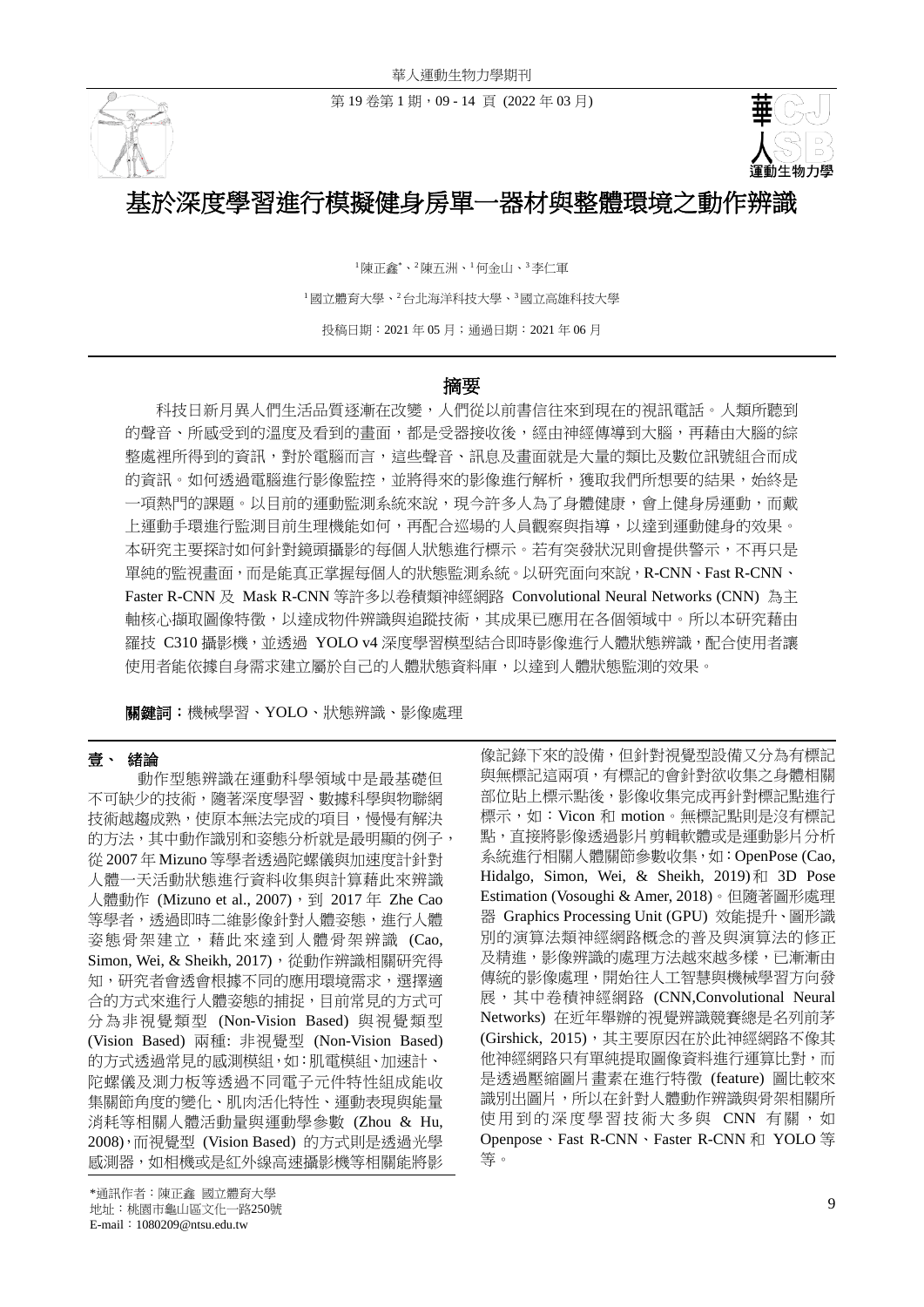但目前國內針對人體動作分析研究或檢測上都 是透過精密儀器進行精密的動作分析及量化,其缺點 價格昂貴且架設麻煩。並不適合使用在一般場域中, 例如:一般民眾在健身房做肌力訓練或體能訓練等動 作時。由於一般大眾可能沒有受過專業運動訓練,姿 勢上可能會造成身體損傷的情況,亦可能在運動過程 中會有突發意外的情況發生,所以這種場域需要簡單 且即時的動作分析或是物件追蹤這類型的系統,來進 行狀態檢測及監控。

有鑑於此,本研究希望藉由類神經網路及深度學 習模型來取代傳統影像分析,做到人體狀態辨識工作。 原因在於傳統影像只能監測該畫面的狀況,而無法針 對該環境中每一位成員的狀態進行檢測。故本研究將 會先針對目前眾多的物件辨識技術透過 COCO 數據 測試集 (Bochkovskiy, Wang, & Liao, 2020) 進行比較, 再挑選適合於本研究的深度學習之模型,表 1 為各模 型之數據集。

#### 表 1 COCO 數據集

| Method             | Size | AP    | <b>FPS</b> |
|--------------------|------|-------|------------|
| YOLO v1            | 448  | 21.6% | 45         |
| <b>SSD</b>         | 300  | 25.1% | 43         |
|                    | 512  | 28.8% | 22         |
| YOLO <sub>v2</sub> | 416  | 21.6% | 40         |
| YOLO <sub>v3</sub> | 320  | 28.2% | 45         |
|                    | 416  | 31%   | 35         |
| YOLO <sub>v4</sub> | 416  | 41.2% | 38         |
|                    | 512  | 43%   | 31         |
|                    | 608  | 43.5% | 23         |

經由 COCO 數據集發現 YOLO v4 不論是 AP (average precision,精度) 還是 FPS (frame per second, 影格率) 都具有一定的水準,反觀其他模型,雖有較 高精準度,但是在影像處理速度上較慢,故在危險事 故發生時無法在第一時間將危險資訊辨識出來。反觀 辨識較快的模型,其精度較差,有較大機率辨識錯 誤,故本研究選擇辨識速度與精度都具有一定水準的 YOLO v4 (Bochkovskiy, Wang, & Liao, 2020)。環境測 試如圖 1 所示,本研究將透過 YOLO v4 研究一款可 以根據環境需求,建立對應的人體狀態的資料庫與模 型,並且根據當前每一位成員狀態反饋給監控者,而 這套人體狀態監測系統的最大特色,在於只要建立起 該系統,即能透過即時影像,讓監測者明白監測區域 內每一位成員目前行為狀況或是單一器材上每個人 員的狀態。



圖 1. Darknet YOLO v4 (Bochkovskiy et al., 2020)測試 畫面。

#### 貳、方法

本次研究主要會針對人們進健身房後使用比例 較高的器材與容易發生危險的動作,如:硬舉、握推、 伸展、深蹲、二頭彎舉、走、跑、站立等等。其中硬 舉、握推和深蹲是健身房中常見發生意外的運動項目, 其意外情況如:昏倒、重物壓傷與跌倒等對人體造成 傷害的情況,所以本研究在國立體育大學運動科技實 驗室模擬成健身房環境 (如圖 2 所示),讓實驗室人 員每周一次每次一小時共三周,在模擬的環境中進行 運動並透過監視器進行錄製完後將監視器畫面提取 出來後,透過 LabelImg (Singh & Bhushan, 2019) 進 行動作名稱標示 (如圖 3 所示),標記完後的文字檔 放入 Darknet YOLO v4 (Bochkovskiy et al., 2020) 底 下進行訓練,本研究針對整體環境所收集的資料中包 含 19 個在健身房常見的動作以及 1 個異常動作,異 常動作中包含跌倒、重物壓身或是暈倒等可能造成人 受傷的情況都統一定義為異常動作。整體環境使用影 像訓練資料有 5000 張訓練圖像,3000 張為測試圖像, 共計 8000 張,另外針對單一器材所收集到的資料包 含站、走、慢跑、跑以及非使用器材人員。而單一器 材所使用影像訓練資料使用有 3000 張訓練圖像,1000 張為測試圖像,共計 4000張。進行訓練過程中,每 次迭代結果都會輸出在命令提示字元視窗中 (如圖 4 所示),每 1000 次迭代後輸出的權重檔會存放在在 Darknet YOLO 資料夾 ./backup/目錄中。



圖 2. 健身房模擬環境



圖 3. LabelImg 操作畫面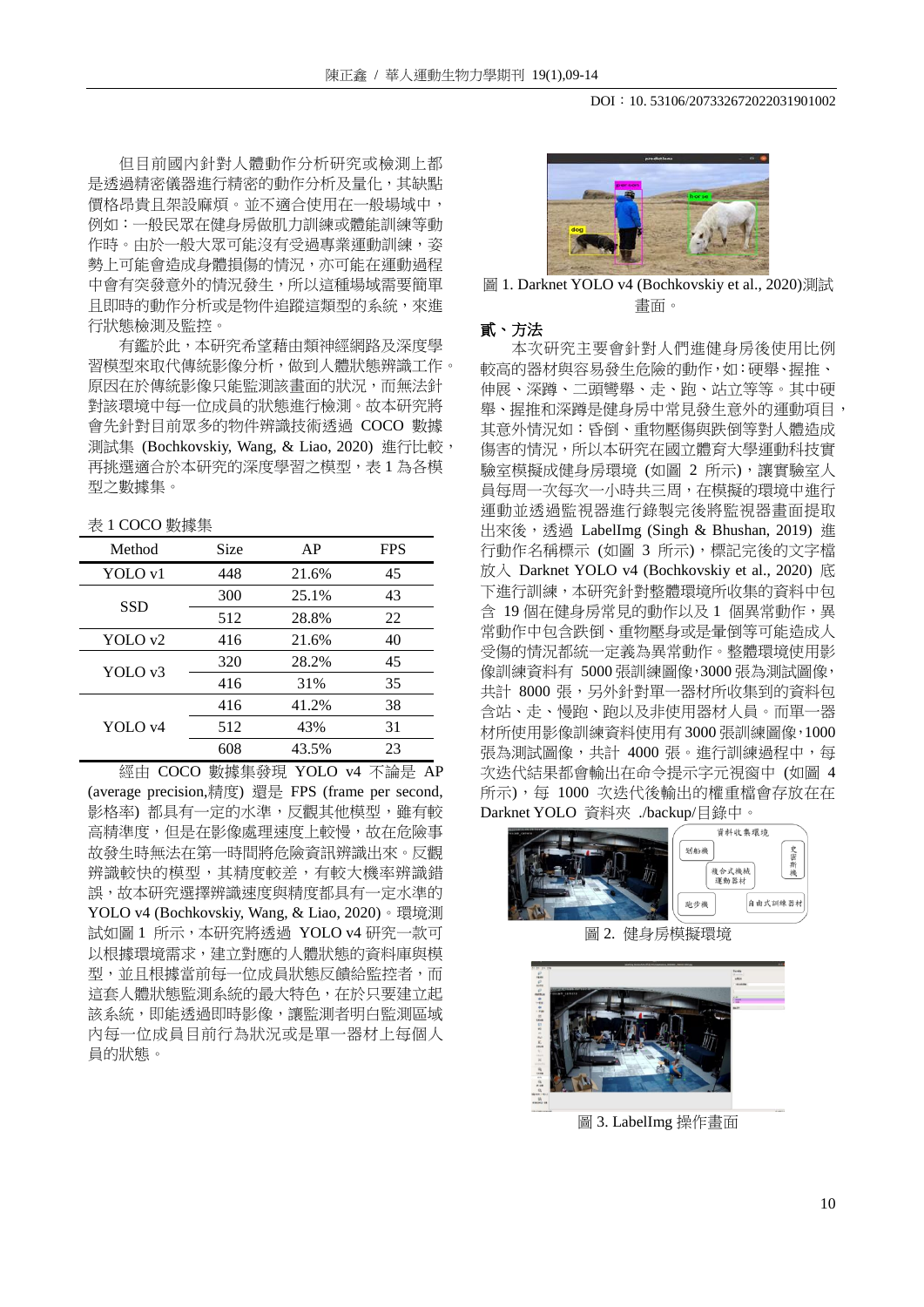#### DOI: 10. 53106/207332672022031901002



本研究中所使用到的電腦軟硬體相關設備,如表 2 所示。

| 表 2 研究設備與環境 |
|-------------|
|             |

| 中央處理器: Intel(R) Core(TM) i7-9700 @ 3.0-4.7GHz |  |  |
|-----------------------------------------------|--|--|
| 記憶體: DDR4 16GB                                |  |  |
| 顯示卡:NVIDIA RTX-2070                           |  |  |
| 作業系統: Ubuntu18.04 64 位元                       |  |  |
| 影像鏡頭: Logitech C310                           |  |  |
| 運行環境: Python3、yolo v4、Darknet、LabelImg        |  |  |

# 参、結果

本研究經由訓練後分成圖片與影片進行測試 (如圖 5 ~圖 8 所示)。



圖 5. 模擬健身房環境圖片辨識結果



圖 6. 模擬健身房環境影片辨識結果



圖 7. 模擬單一器材環境圖片辨識結果



圖 8. 模擬單一器材環境影片辨識結果

表 3 與表 4 針對模擬健身房環境與單向項目器 材\_跑步機訓練完後進行測試,並將各個動作項目的 平均精度 (mAP, mean average precision) 列出。我們 可以透過各項目的 mAP,來觀察各個項目訓練後的 狀態是否良好。

### 表 3 模擬健身房環境各動作 mAP

| 動作                             | mAP |
|--------------------------------|-----|
| walk (走路)                      | .98 |
| deadlift (硬舉)                  | .94 |
| cable seat close row(划船運動)     | .94 |
| stand $(\n  i$                 | .98 |
| carry (提起物品)                   | .96 |
| bench press (臥推)               | .92 |
| sit $(\underline{\mathbb{4}})$ | .90 |
| stretch (伸展)                   | .90 |
| straight arm pull down (直臂下拉)  | .85 |
| lat pull down (滑輪下拉)           | .84 |
| squat (深蹲)                     | .95 |
| change weight (更換重量)           | .82 |
| run (跑步)                       | .91 |
| biceps curl (二頭灣舉)             | .94 |
| pecdeck (夾胸)                   | .91 |
| one-arm row (單手啞鈴划船)           | .82 |
| chest push (坐式胸推)              | .92 |
| core training (核心訓練)           | .84 |
| hip push (臀推)                  | .85 |
| dangerous (危險)- 異常動作           | .97 |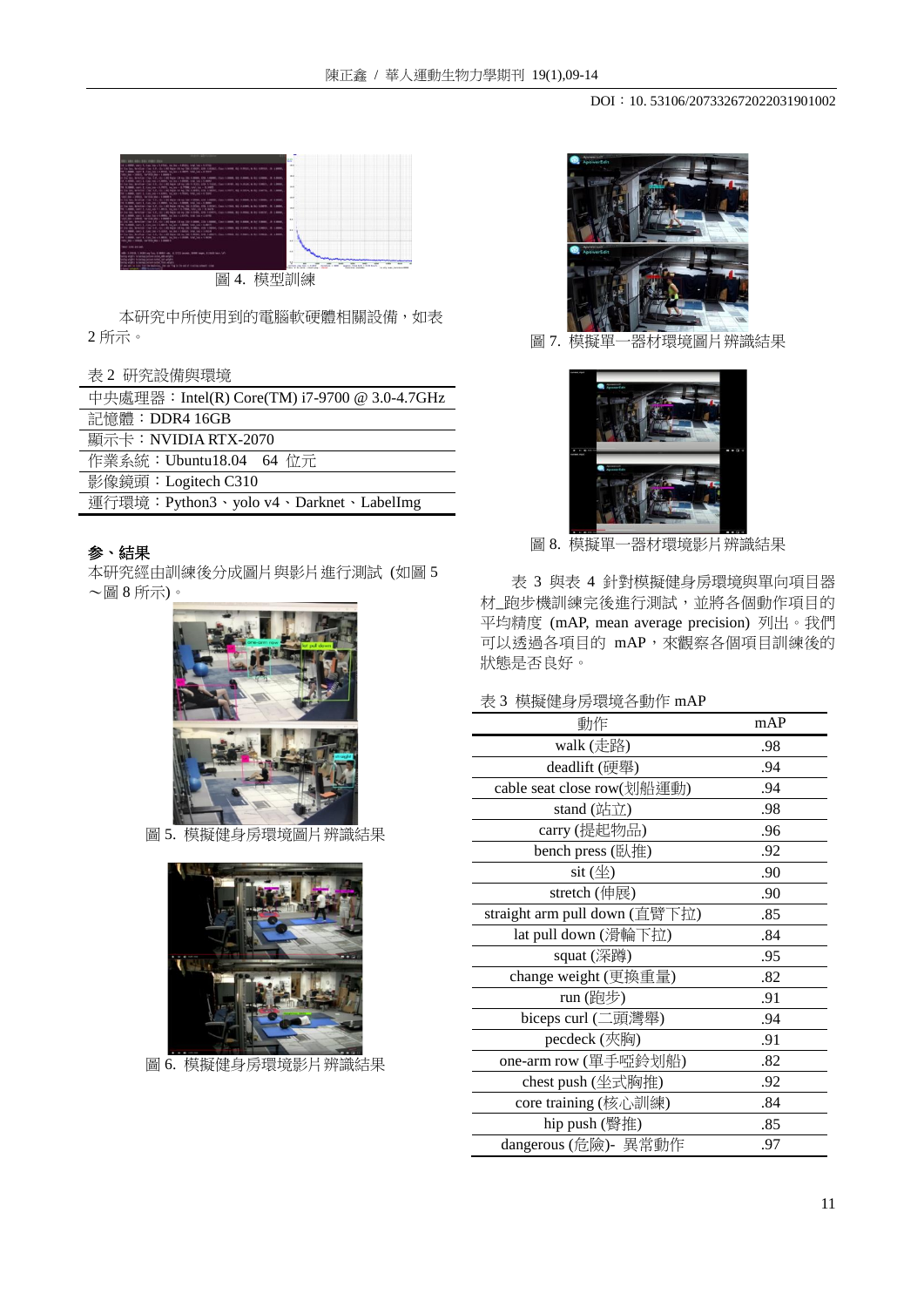| 一器材環境各動作的 mAP<br>表 4、模擬單- |
|---------------------------|
|---------------------------|

| 動作                | mAP |
|-------------------|-----|
| stand(站)          | .99 |
| walk $(\pm)$      | .98 |
| joe(慢跑)           | .97 |
| run(跑)            | -97 |
| other(其他_不再器材上人員) | 92  |

## 肆、討論

本次研究目的為能否針對畫面中每個人的狀態 進行辨識,但更深層的含意在於假設發生危險情況時 能是否能夠精確標示狀態。在本次研究中危險狀態大 多都是模擬現實可能會發生的情況如:跌倒、暈倒或 是休克等一些危險情形,但經由訓練與驗證,由結果 發現其辨識精確程度仍就高達 9 成 7。所以透過 YOLO v4 (Bochkovskiy et al., 2020)進行人體動作行 為辨識這方向是可行的,且本研究結果的各項運動狀 態的 mAP 顯示本次訓練效果良好,若未來以實際的 健身房的場景下,是有機會完成健身房內每個成員的 運動狀況與警示系統。

依據圖 5 至圖 8 觀察得知本研究結果是可以針 對一個模擬健身房環境或是單一器材中,將人體狀態 能夠準確的標示並將狀態顯示出來。另外我們也將本 研究針對模擬健身房環境中無論是整體環境或是單 一器材項目人體動作辨識的精確性進行計算後發現 其辨識平均精度 mAP 至少都有 8 成以上。其平均精 度這項數據的好壞,對於本研究整體模型來說,除了 該畫面這個人的動作狀態辨識精確程度之外,也可以 透過該項數值來驗證該模型訓練對於同一個場景下 不同情況下的人體動作狀態或物件辨識情況是否完 善。

YOLO v4 (Bochkovskiy et al., 2020) 是否能夠針 對模擬健身場域環境的人體狀態進行辨識所以將許 多健身房常見的動作都納入模型訓練中,在未來可能 對於動作辨識上,只會剩下正常與異常動作情況進行 辨識,例如:目前應用於老人跌倒狀況。而在健身房 的情況亦是如此,正常動作情況下,會將該人標記並 標示為正常,如有發生意外,例如:跌倒、槓子壓在 身上或是昏厥等等意外狀態,則會表示危險或是異常。 在將其系統延伸至當有意外狀況發生時,可透過手機 APP、信箱以及聲音警報器進行警示通報,將意外降 至最低,讓憾事不再發生。

針對於單一器材使用未來希望能透過這個環境 再 進 行 延 伸 , 可 結 合 目 前 熱 門 人 體 骨 架 辨 識 OpenPose (Cao et al., 2019) 並結合手機 APP,來進行 動作校正、計算關節活動角度及動作評估等,可透過 這些資料,來協助日益蓬勃的健身產業上,增進該產 業的相關產值。

而本研究的情景大多都是模擬健身房會發生的 情況,雖然我們結果有圖像指出不論是危險的辨識精

確性或是危險狀態的標示,精確性相當高,對於書面 中成員狀態也能夠確實標示其狀態出來。但終究還是 沒有實際狀況中發生得來的那麼真實,所以無法預知 實際危險狀況發生時,能否如同模擬場景一樣,那麼 確實且有效。接下來,會透過與實際健身房的場域進 行資料收集與訓練,屆時整體系統將會更完善,另外 未來為了提高更好的辨識率,將 YOLO v4 (Bochkovskiy et al., 2020) 改成 YOLO v4-tiny (Jiang, Zhao, Li, & Jia, 2020) 雖說辨識精確會稍微降低, 但 辨識速度提升且 CPU 或 GPU 使用量同時也會降低 (Jiang et al., 2020)。對於系統上來說可以是更快確認 每個人的狀態且架構能減省許多外,同時可以不用再 用帶有 NVIDIA 顯示卡的桌機執行系統,而可改用 NVIDIA JETSON NANO (Jetson NANO,NVIDIA, State California, USA),以節省整體系統空間與費用。

#### 五、結論

本研究結論是可以透過YOLO v4 (Bochkovskiy et al., 2020) 環境進行模型訓練後再透過即時影像進行 辨識影像中,每個人當前狀況。在未來我們可以藉由 實際的健身房環境,收集大量的影像資料與該環境中 容易發生意外狀況的影像,透過模型訓練後,放在該 場域進行動作狀態檢測。

#### 陸、參考文獻

- Bochkovskiy, A., Wang, C.-Y., & Liao, H.-Y. M. (2020). Yolov4: Optimal speed and accuracy of object detection. arXiv preprint arXiv:2004.10934.
- Cao, Z., Hidalgo, G., Simon, T., Wei, S.-E., & Sheikh, Y. (2019). OpenPose: realtime multi-person 2D pose estimation using Part Affinity Fields. IEEE transactions on pattern analysis and machine intelligence, 43(1), 172-186.
- Cao, Z., Simon, T., Wei, S.-E., & Sheikh, Y. (2017). Realtime multi-person 2d pose estimation using part affinity fields. Paper presented at the Proceedings of the IEEE conference on computer vision and pattern recognition.
- Girshick, R. (2015). Fast r-cnn. Paper presented at the Proceedings of the IEEE international conference on computer vision.
- Jiang, Z., Zhao, L., Li, S., & Jia, Y. (2020). Real-time object detection method based on improved YOLOv4-tiny. arXiv preprint arXiv:2011.04244.
- Mizuno, H., Nagai, H., Sasaki, K., Hosaka, H., Sugimoto, C., Khalil, K., & Tatsuta, S. (2007). Wearable sensor system for human behavior recognition (First report: Basic architecture and behavior prediction method). Paper presented at the TRANSDUCERS 2007-2007 International Solid-State Sensors, Actuators and Microsystems Conference.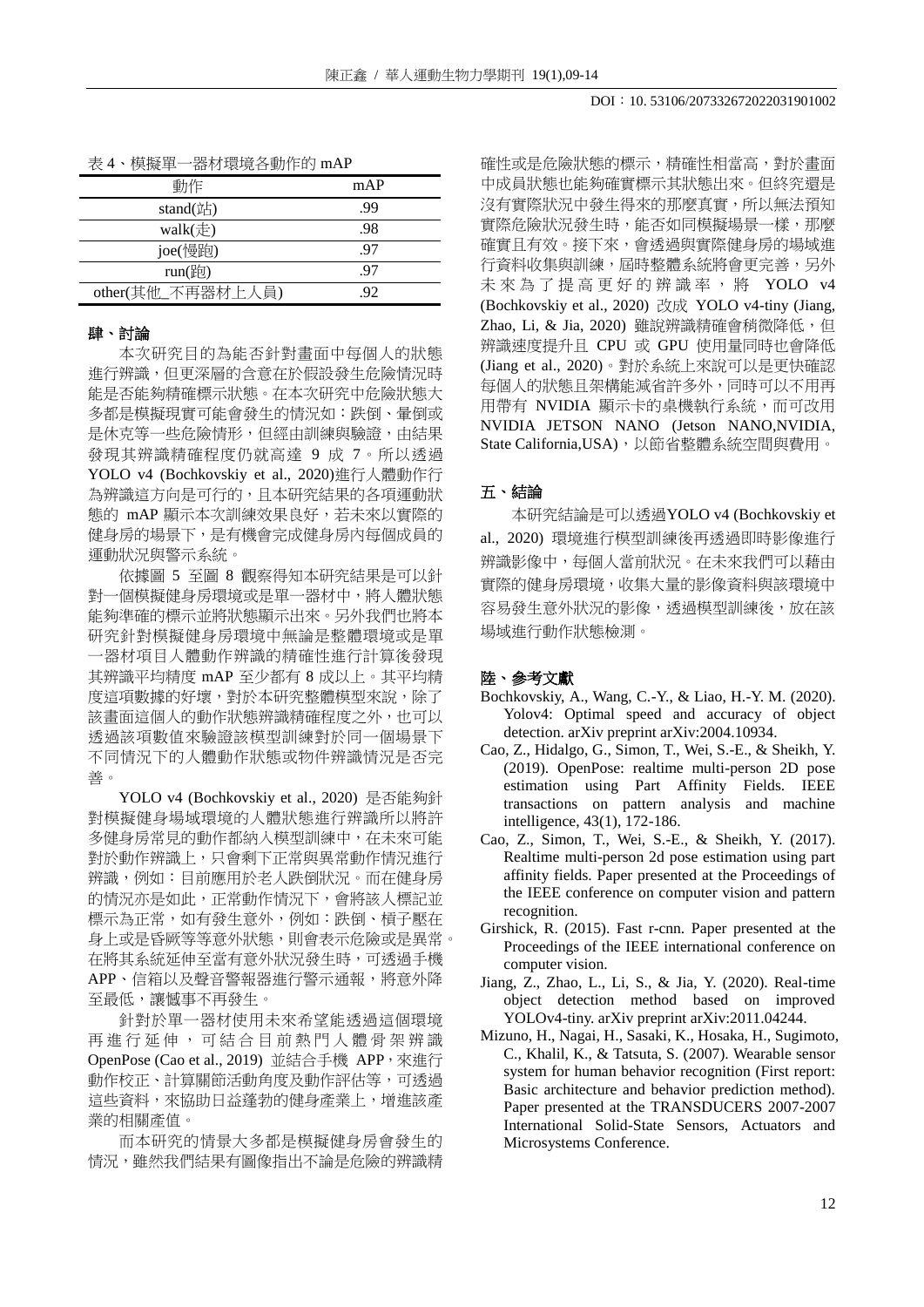- Singh, J., & Bhushan, B. (2019). Real Time Indian License Plate Detection using Deep Neural Networks and Optical Character Recognition using LSTM Tesseract. Paper presented at the 2019 International Conference on Computing, Communication, and Intelligent Systems (ICCCIS).
- Vosoughi, S., & Amer, M. A. (2018). Deep 3d human pose estimation under partial body presence. Paper presented at the 2018 25th IEEE International Conference on Image Processing (ICIP).
- Zhou, H., & Hu, H. (2008). Human motion tracking for rehabilitation—A survey. Biomedical signal processing and control, 3(1), 1-18. iley & Sons.